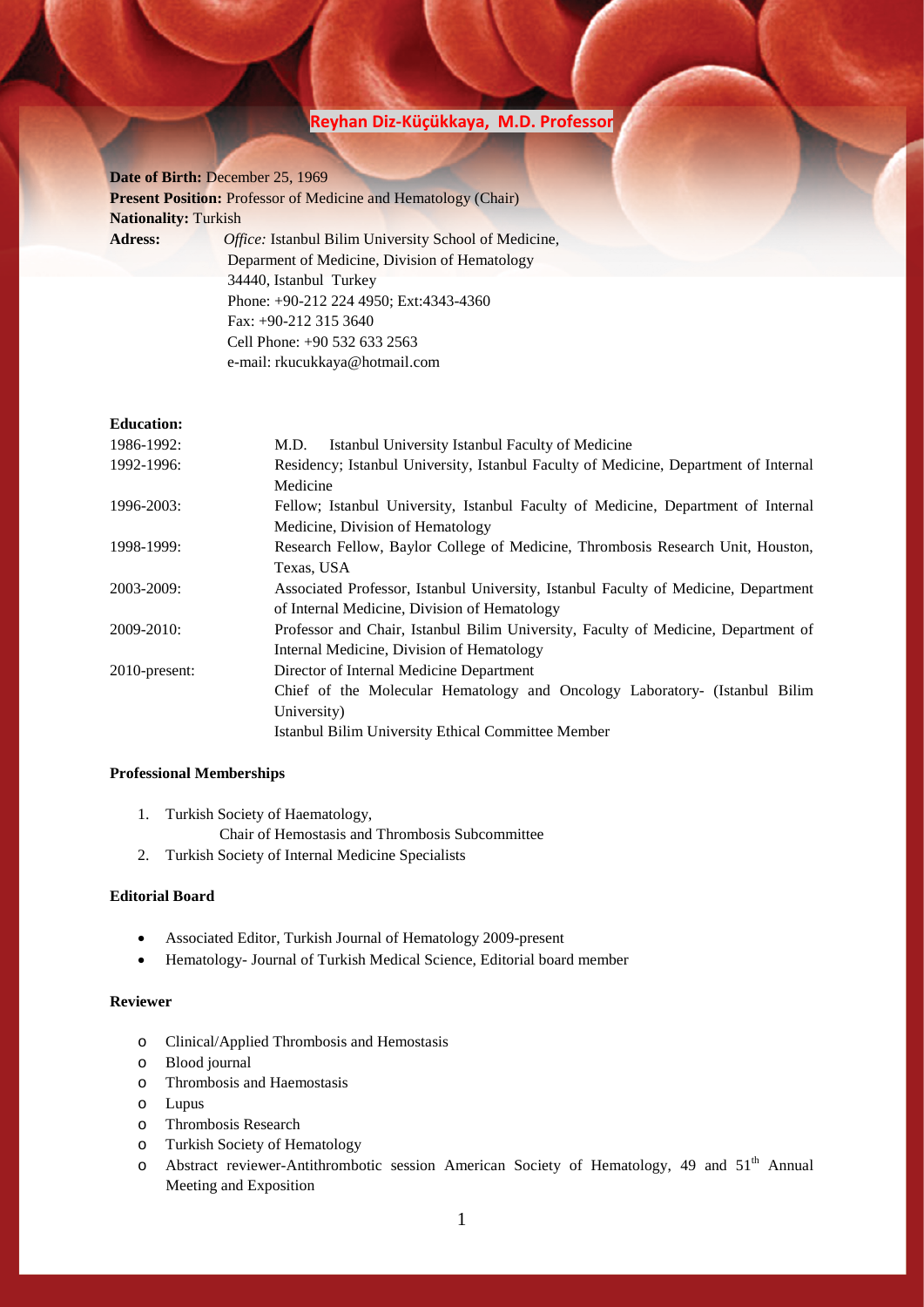## **Some Recent Relevant Publications**

- 1) **Diz-Küçükkaya R**, Gushiken F, Lopez JA: Thrombocytopenia, Chapter 110, p1749-1783 in *Williams Hematology*, Editors: Lichtman MA, Beutler E, Kipps TJ, Selighson U, Kaushansky K, Prchol JT, Mc Graw Hill Company, USA. Seventh and Eight Edition, 2006 and 2010 .
- 2) Demirci FY, **Küçükkaya R**, Akarcay K, Kır N, Atamer T, Demirci H, Ongor E. Ocular involvement in primary antiphospholipid syndrome. *Int Ophtalmol*, 22, 323-329, 1998.
- 3) **Diz Küçükkaya R**, Hacıhanefioğlu A, Yenerel MN, Turgut M, Nalçacı M, Keskin H, Solakoğlu S, Yanıkkaya-Demirel: CD15-expressing phagocytic plasma cells in a patient with multiple myeloma. *BLOOD*, 97, 581-583, 2001.
- 4) Afshar-Kharghan V, **Diz Küçükkaya R**, Ludwig EH, Marian AJ, Lopez JA:Human polymorphism of P-selectin glycoprotein ligand-1 attributable to variable numbers of tandem decameric repeats in the mucinlike region. *BLOOD*, 97, 3306-3307, 2001.
- 5) Yenerel M, **Diz-Küçükkaya R**, Beşışık S, Aktan M, Nalçacı M, Dinçol G, Hacıhanefioğlu A, Turgut M: Paroxysmal nocturnal hemoglobinuria clone in patients with myelodysplastic syndrome. *Am J Hematol*, 68, 64-65, 2001.
- 6) **Diz Küçükkaya R**, Hacıhanefioğlu A, Yenerel M, Turgut M, Keskin H, Nalçacı M, İnanç M: Antiphospholipid antibodies and antiphospholipid syndrome in patients presenting with immune thrombocytopenic purpura: A prospective cohort study. *BLOOD*, 98,1760-1764, 2001.
- 7) **Diz-Küçükkaya R**, Demir K, Yenerel MN, Nalçacı M, Kaymakoğlu S, İnanç M: Coexistence of homozygous factor V Leiden mutation and antiphospholipid antibodies in two patients presented with Budd-Chiari syndrome. *Haematologia*, 32, 2061-2063, 2002 .
- 8) Schade AJ, Arya M, Gao S, **Diz-Küçükkaya R**, Anvari B, McIntire LV, Lopez JA, Dong JF: Cytoplasmic truncation of glycoprotein Ib-alpha weakens its interaction with von Willebrand factor and impairs cell adhesion. *Biochemistry*, 42:2245-2251, 2003.
- 9) **Diz-Küçükkaya R**, Hançer VS, İnanç M, Nalçacı M, Pekçelen Y: Factor XIII Val34Leu polymorphism does not contibute to the prevention of thrombotic complications in patients with antiphospholipid syndrome. *Lupus* 13: 32-35, 2004.
- 10) Alves JD, Inanc M, **Diz-Kucukkaya R**, Grima B, Soromenho F, Isenberg DA: Thrombotic risk in patients submitted to splenectomy for systemic lupus erythematosus and antiphospholipid syndromerelated thrombocytopenia. *Eur J Int Med* 15:162-167, 2004.
- 11) Mercanoglu F, Erdogan D, Oflaz H, **Kucukkaya R,** Selcukbiricik F, Gul A, Inanc M: Impaired branchial endothelial function in patients with primary anti-phospholipid syndrome. Int J Clin Pract, 58: 1003-7, 2004.
- 12) Hancer VS, **Diz-Kucukkaya R**, Nalcaci M: Turkish population data on the factor XIII Val34Leu, glycoprotein (GP) Ibalpha Kozak and P-selectin glycoprotein ligand 1 (PSGL-1) loci. *Cell Biochem Funct*, 23:55-58, 2005.
- 13) Erdogan D, Goren T, **Diz-Kucukkaya R**, Inanc M: Assesment of cardiac structure and left atrial appendage functions in primary antiphospholipid syndrome. A transesophageal echocardiographic study. *Stroke*, 36:592-596, 2005.
- 14) **Diz-Küçükkaya R**: Antiphospholipid antibody syndrome. Hematology, 10 Suppl 1: 33-38, 2005.
- 15) Artım-Esen B, Kıyan E, **Diz-Küçükkaya R**, Tabak L, Aktürk F, Arseven O, Okumuş G, İnanç M: Antiphospholipid syndrome presenting as massive pulmonary embolism in a patient with sarcoidosis. *Eur J Gen Med* 2: 173-176, 2005.
- 16) Hancer VS, **Diz-Kucukkaya R**, Bilge AK, Ozben B, Oncul A, Nalcaci M: The association between factor XIII Val34Leu polymorphism and early myocardial infarction. *Circ J*, 70: 239-42, 2006.